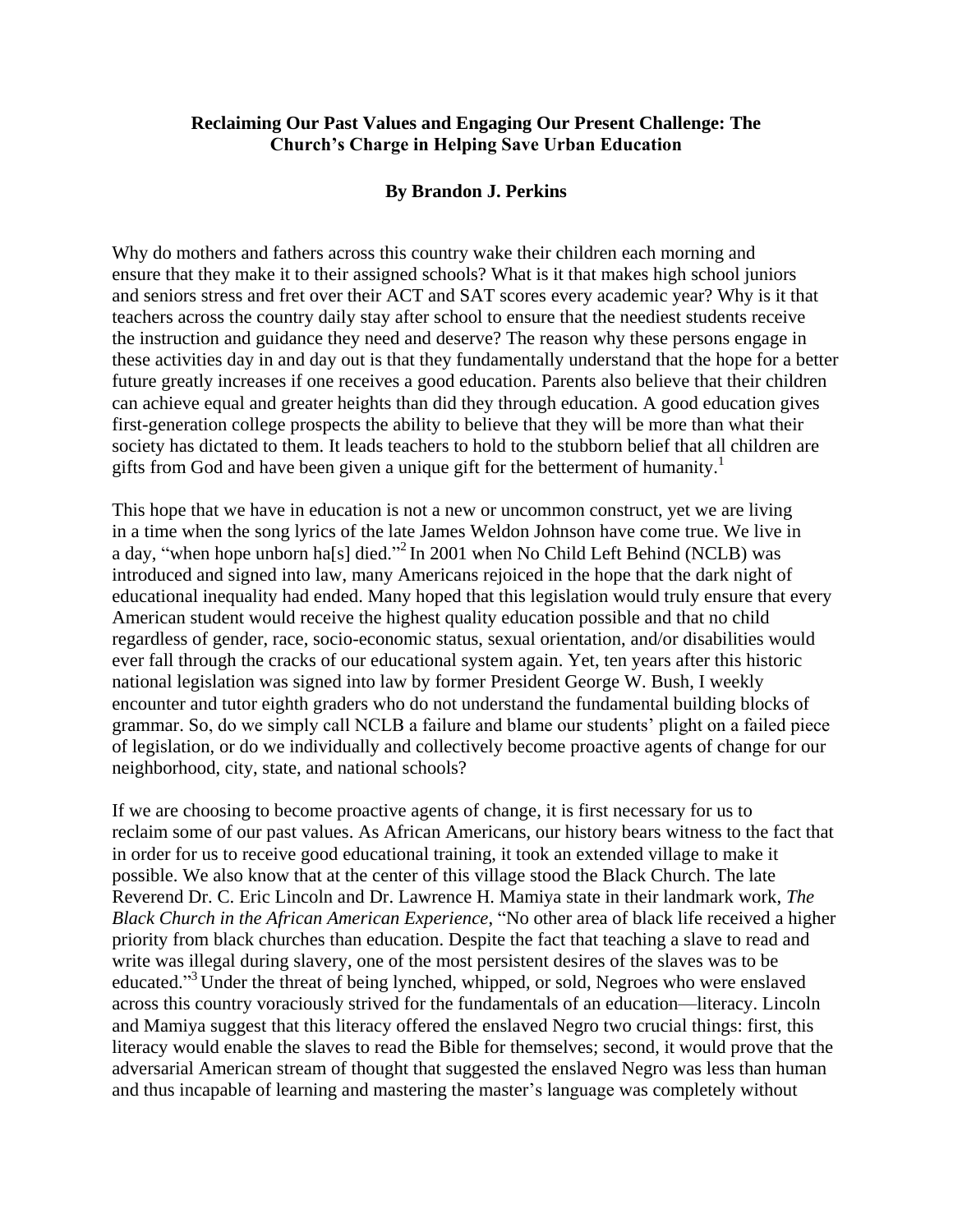merit.<sup>4</sup>

The Black Church's proactive charge towards the attainment of educational equality for Blacks during the  $18<sup>th</sup>$ -early  $20<sup>th</sup>$  Centuries was instrumental in propelling us forward as a people. The Black Church saw education as a tool of economic advancement for a disenfranchised race. The late Rev. Dr. Howard Thurman records in his classic work *Jesus and the Disinherited*, "There is one overmastering problem that the socially and politically disinherited always face: Under what terms is survival possible?" <sup>5</sup> As African Americans wrestled to survive and longed to thrive in this country, they knew that possessing the ability to read and write was one of the best ways to obtain opportunities beyond serving as the master's labor mule.

As we continue to reclaim some of our past values and engage our present challenges, we must look at how our churches engaged the problems of education during and after the Modern Civil Rights Movement. The 1950s and 1960s were a time filled with many trials, tears, and triumphs. We were forced to encounter a society that sought to refasten the cruel and bitter chains of slavery and leave us once again as a socially and politically disenfranchised people. Yet the zeitgeist dictated to us an attitude of social change. Our charge to seek equality during this era was exhibited fully in the educational realm. This zeitgeist gave us groundbreaking federal legislation such as Brown v. Board of Education of Topeka, which legally desegregated schools. It was also exhibited when across the South young seminary, college, and high school students stood up and protested, sat-in, and rode in Freedom Rides to seek justice and equality for all people. The era was alive with change. Yet, after the euphoric triumphs of the 1960s ended, we still were forced to encounter too many disenfranchised people.

We have long understood that the worst schools in terms of esthetic upkeep, current and engaging resources, and quality of teachers are found in communities where there is a disproportionately high population of children and families of color with low socio-economic means. This fosters a school climate that the groundbreaking documentary *Waiting for Superman* calls creating schools that become "dropout factories." Consequently, we understand that many of these "dropout factories" are in communities where there is no shortage of churches.

However, the response from our churches has not been what it should have been in the last thirty or so years. Dr. Anthony B. Pinn states, "Most of the black denominations with financial resources have been involved in the development of colleges and seminaries." 6 These allocated funds provide young people with the opportunity to achieve great heights and receive bachelors, masters, and doctoral degrees, yet what do we as the Black Church offer to our students in urban schools who may or may not make it to their high school graduation? There must be a shift in our priorities when it comes to the funding and developing of programs that support our students and their education. With the denominational resources that exist in our denominations, the Church must begin to fund and support programs that benefit our elementary, primary, and secondary school students at a higher rate than that of our college and seminary students!

With no disrespect to those collegians that are supported through our black denominations, this change should be made for one common-sense reason: We must be an early active presence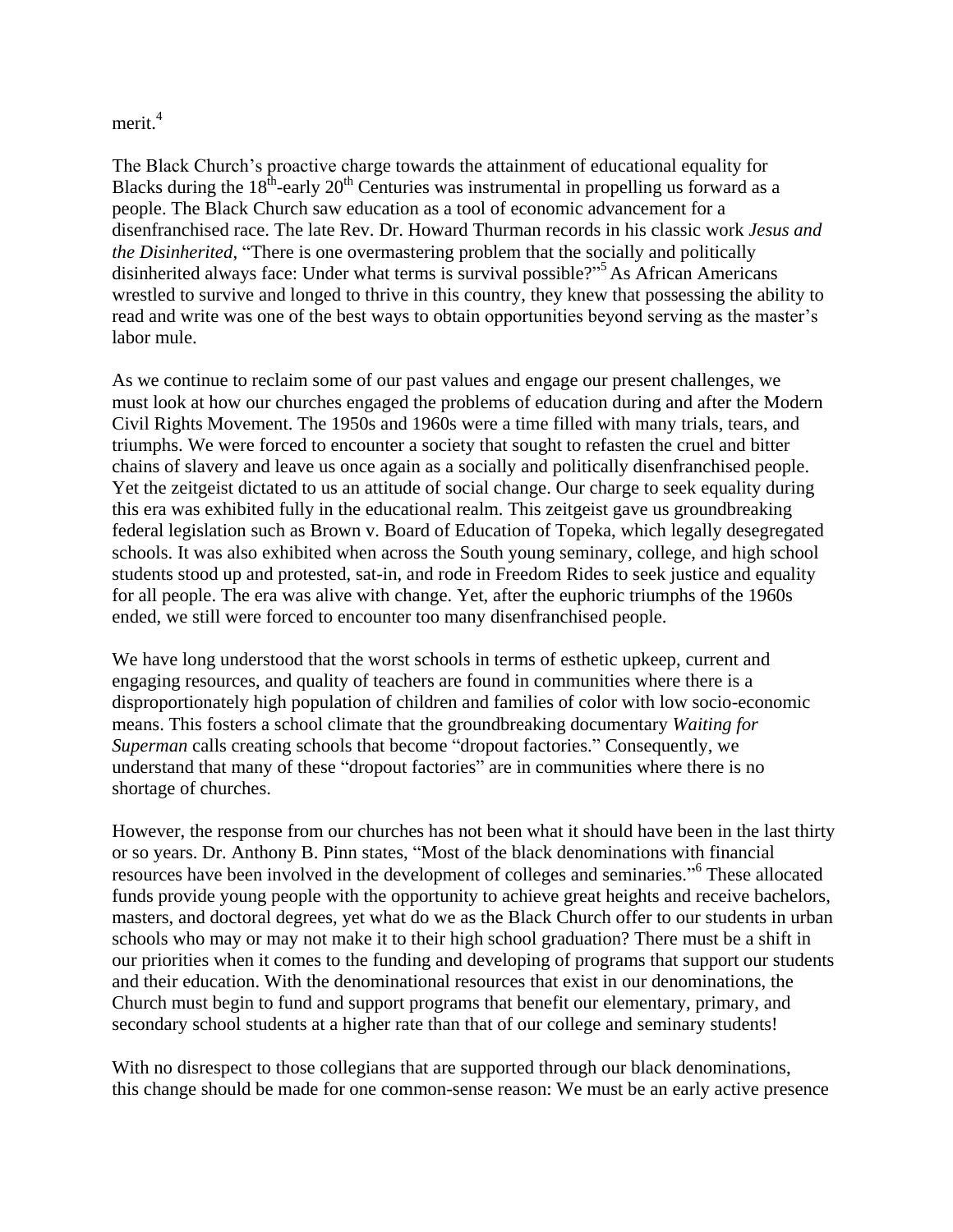in our schools so that children do not mentally and physically drop out. My professor, Dr. Stella Simpson, this summer at Trevecca Nazarene University in Nashville, Tennessee, gave a transformative lecture in which she commented that teachers must be active and compassionate practitioners because we do not want to pass through the system students who mentally dropped out in the second grade. The reason we have so many black students who never attend college is that they were left behind in the second, third, and fourth grades. We must change the way we allocate funds because if we truly see an education as an economic weapon that will propel our students into colleges, trade schools, and careers, we must provide as much support at the formative levels as possible so that students can get into colleges and trade schools and succeed.

In his book *The Black Church in the Post-Civil Rights Era*, Dr. Anthony Pinn gives us several historical models of engaging our present challenge and being proactive agents of change for the improvement of our schools. The three models he presents form a tiered response system in which the work in the first tier can be achieved by any church and where the third tier represents a response that should be undertaken only by a financially strong and stable church or network of churches. The first tier of the adopt-a-school model was historically present in such churches as the Metropolitan Baptist Church of Washington, D.C., where the Reverend Dr. H. Beecher Hicks, Jr. serves as pastor, and also by the Apostolic Church of God in Christ of Chicago, Illinois, where the Rev. Dr. Byron T. Brazier serves as pastor. This model is still useful to us because it places the church as a constant presence in local schools. With the presence of the church in the local school, parishioners are able to see and respond firsthand to the needs and opportunities for service in their local schools.<sup>7</sup>

The second model and tier that Pinn lifts for our consideration is the model of the Church seeking to mend the problems of American education through tutoring initiatives.<sup>8</sup> This model was used by The Montgomery S.T.E.P. Foundation housed in the Dexter Avenue King Memorial Church in Montgomery, Alabama. Organized in 1986, the S.T.E.P. Foundation provides tutorial programs in local housing developments and in local elementary schools in Birmingham.

The tutoring model of educational reform is one in which I have personally participated for four years, and I have seen tremendous success in students' academic lives. During my years at Fisk University, the Fisk Memorial Chapel Assistants and the Collegiate 100 Black Men of Fisk University provided tutorial services at local churches in the Nashville community. As college juniors, sophomores, and freshmen, we would weekly carpool and spend one to two hours with elementary and middle school students in the local community. Through our Project Bridges Initiative we would spend time assisting and educating the students on principles such as multiplication tables, cause and effect, and successfully writing a summary of what they read in class. This program was beneficial to all parties. The students received the benefit of one-on-one educational assistance, and the college students received the satisfaction of empowering and equipping the next generation of leaders.

Churches should capitalize on this model of tutoring now more than ever. One of the benefits of NCLB is that it places an emphasis on tutoring as a supplement to the instruction that our students receive in their classes. Through Supplemental Education Services (S.E.S.), tutoring companies can work in local schools several days throughout the week providing small group instruction to students who have demonstrated academic needs. Churches can take advantage of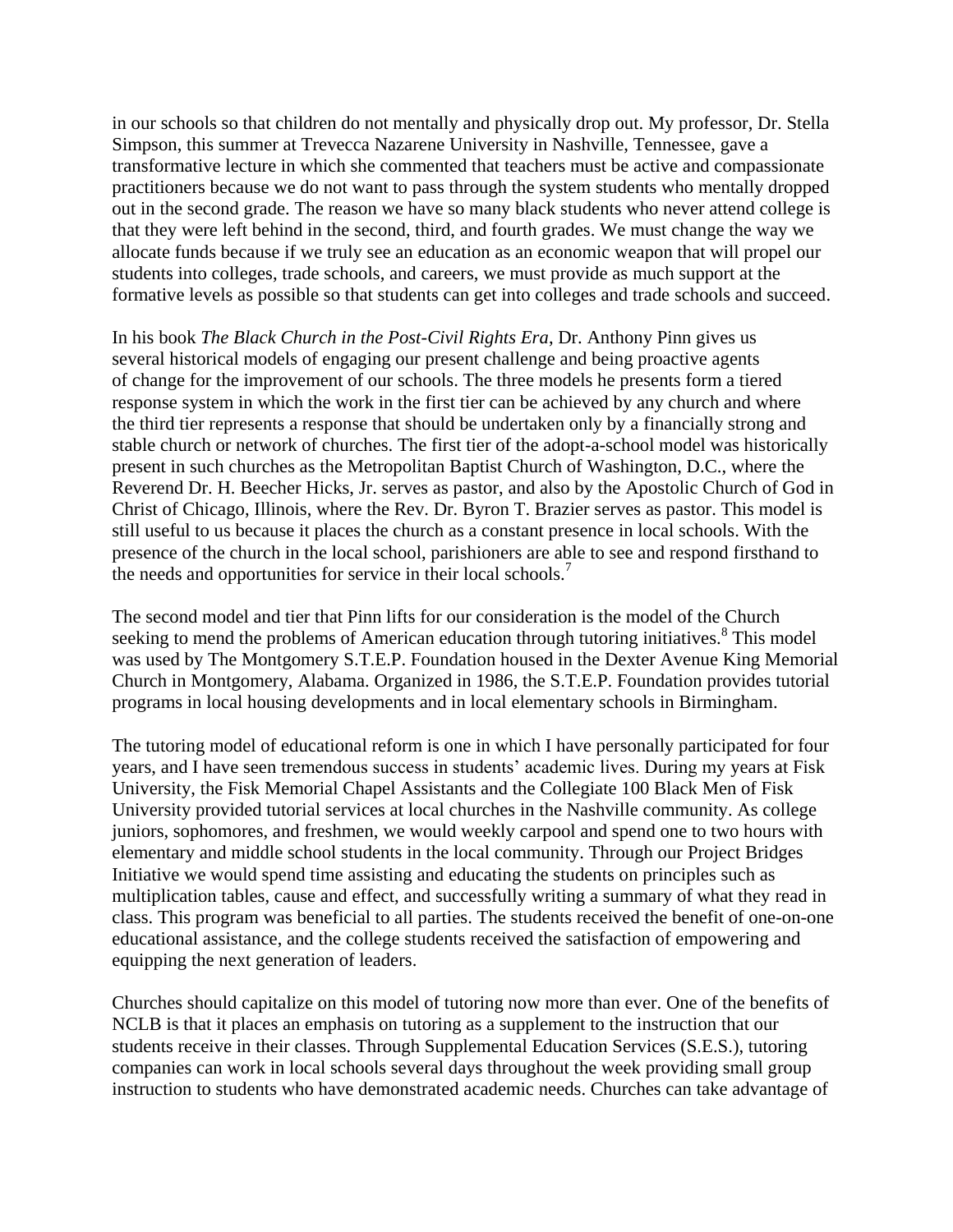this federally funded initiative and form companies that would in turn be able to target some of the neediest students in our communities. Churches can start by recruiting certified teachers and other qualified persons from their congregations to stand in the trenches and help students who may be at risk of falling through the cracks of the education system. Once a successful tutoring company has been started, it can expand and serve more schools and in turn serve more students. This model of educational service can be implemented by any one church or networks of churches as long as all tutors involved have non-criminal backgrounds, are competent, and adhere to all school district rules while in a school.

The last historical model and tier of response that Pinn lifts for our attention is the model of churches establishing their own schools that provide a curriculum that is both academically intensive while being Christian-driven and Christian-centered. While this model is being seen in more and more non-church settings, there are several notable churches that have implemented this model. In Jamaica, Queens, New York, the Greater Allen A.M.E. Church, pastored by Rev. Dr. Floyd Flake and his wife, Rev. Dr. Elaine Flake, operates a private school with an enrollment of 750 students. It exists as a solid model of private Christian education.

Using the Allen Church School model as an example, it is possible for churches to successfully run and fund their own schools to educate and equip students. To accomplish this task it first takes a great deal of institutional financial stability and administrative capacity. It also requires knowledge of how to write and teach a curriculum that combines required academic courses with a Christian component for maximum student engagement and success. Last, and importantly, it requires a person or team of persons who understand the federally mandated laws and policies that govern private and charter schools so that private church schools maintain accreditation through their local accrediting body. These considerations should be carefully and thoroughly addressed before any church endeavors to implement a private church school. Another possible idea that would allow churches to operate successful church schools would be for local congregations in communities to pool their resources to achieve maximum effectiveness of a private church school without placing the entire burden on one local congregation.

The late Bishop of the A.M.E. Church Daniel Alexander Payne wrote, "In abandoning the school-room am I not fleeing from the cross which the Savior has imposed upon me? Is not the abandonment of the teacher's work in my case a sin?"<sup>9</sup> After reading this article, we must ask ourselves, if we choose to sit idly by and let the task of educating black students in our broken educational system go by the wayside, are we guilty of sinning before God? The African American parishioner, pastor, and church since we began organizing churches in America, have been charged to help a disenfranchised race achieve educational equality and reach great educational heights. Our notions of Christian Education must be expanded to include what our ancestors understood was vital. Our emphasis must include the foundational academic building blocks of reading, writing, and arithmetic so that our students can remain academically engaged in an ever globally interconnected world. We must also use the historic and current models of adopt-a-school, tutoring, and private church schools to address the educational inequalities that are present in our schools.

The Black Church cannot abandon our charge to serve the students and schools in our communities when the climate of this era desires to re-enslave our students in the bitter chains of